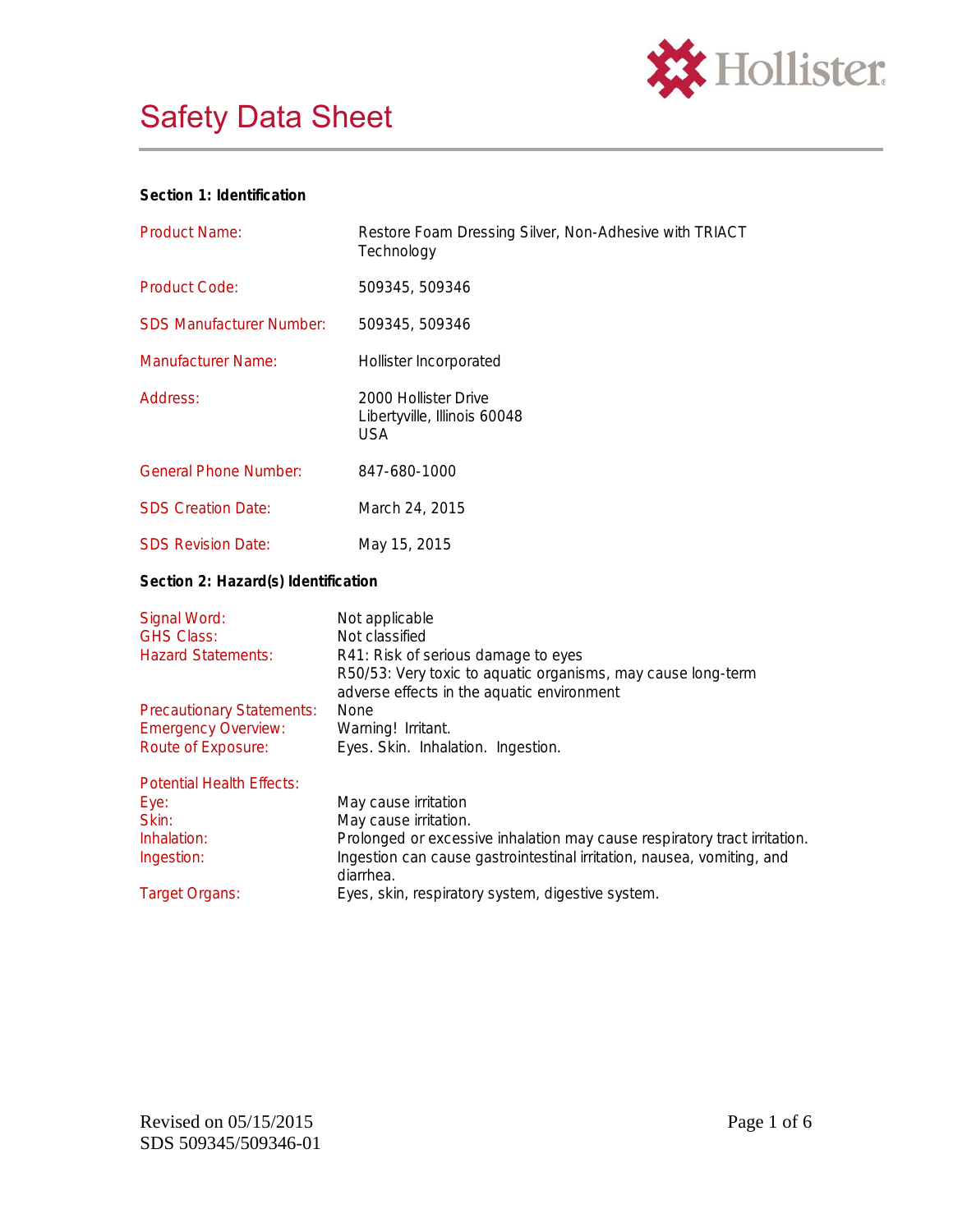

**Section 3: Composition / Information on Ingredients**

| <b>Chemical Name</b><br>Silver sulfate<br>Zinc Oxide<br>Non-Hazardous | $CAS$ #<br>10294-26-5<br>1314-13-2<br>NA.                                                                                                                                                      | Ingredient %<br>$1 - 5%$<br>$< 1\%$<br>93-97% | EC Num.<br>233-653-7<br>215-222-5<br>NА                                                                                                                |  |
|-----------------------------------------------------------------------|------------------------------------------------------------------------------------------------------------------------------------------------------------------------------------------------|-----------------------------------------------|--------------------------------------------------------------------------------------------------------------------------------------------------------|--|
| Section 4: First Aid Measures                                         |                                                                                                                                                                                                |                                               |                                                                                                                                                        |  |
| Eye Contact:                                                          | for at least 15 minutes. Contact a physician if necessary.                                                                                                                                     |                                               | No effects anticipated. If symptoms develop, flush with copious amounts of water                                                                       |  |
| <b>Skin Contact:</b>                                                  | No effects anticipated. Skin irritation may result as an allergic reaction to the silver<br>content of the dressing. Obtain medical attention in the event irritation develops or<br>persists. |                                               |                                                                                                                                                        |  |
| Inhalation:                                                           | No effects anticipated. If symptoms persist, call a physician                                                                                                                                  |                                               |                                                                                                                                                        |  |
| Ingestion:                                                            |                                                                                                                                                                                                |                                               | If swallowed, do NOT induce vomiting. Call a physician or poison control center<br>immediately. Never give anything by mouth to an unconscious person. |  |
| Section 5: Fire Fighting Measures<br><b>Flammable Properties:</b>     |                                                                                                                                                                                                | <b>Combustive Solid</b>                       |                                                                                                                                                        |  |
| Flash Point:                                                          |                                                                                                                                                                                                | $>200^{\circ}$ C                              |                                                                                                                                                        |  |
| <b>Flash Point Method:</b>                                            |                                                                                                                                                                                                | Not available.                                |                                                                                                                                                        |  |
| <b>Auto Ignition Temperature:</b>                                     |                                                                                                                                                                                                | Not available.                                |                                                                                                                                                        |  |
| Lower Flammable/Explosive Limit:                                      |                                                                                                                                                                                                | Not available.                                |                                                                                                                                                        |  |
| <b>Upper Flammable/Explosive Limit:</b>                               |                                                                                                                                                                                                | Not available.                                |                                                                                                                                                        |  |
| <b>Fire Fighting Instructions:</b>                                    |                                                                                                                                                                                                | No special procedure required.                |                                                                                                                                                        |  |
| <b>Extinguishing Media:</b>                                           |                                                                                                                                                                                                |                                               | Water, Carbon Dioxide or dry chemical                                                                                                                  |  |
| Protective Equipment:                                                 |                                                                                                                                                                                                | Not available'                                |                                                                                                                                                        |  |
| <b>NFPA Ratings:</b>                                                  |                                                                                                                                                                                                |                                               |                                                                                                                                                        |  |
| NFPA Health:1                                                         |                                                                                                                                                                                                |                                               |                                                                                                                                                        |  |
| NFPA Flammability:0                                                   |                                                                                                                                                                                                |                                               |                                                                                                                                                        |  |
| <b>NFPA Reactivity:1</b>                                              |                                                                                                                                                                                                |                                               |                                                                                                                                                        |  |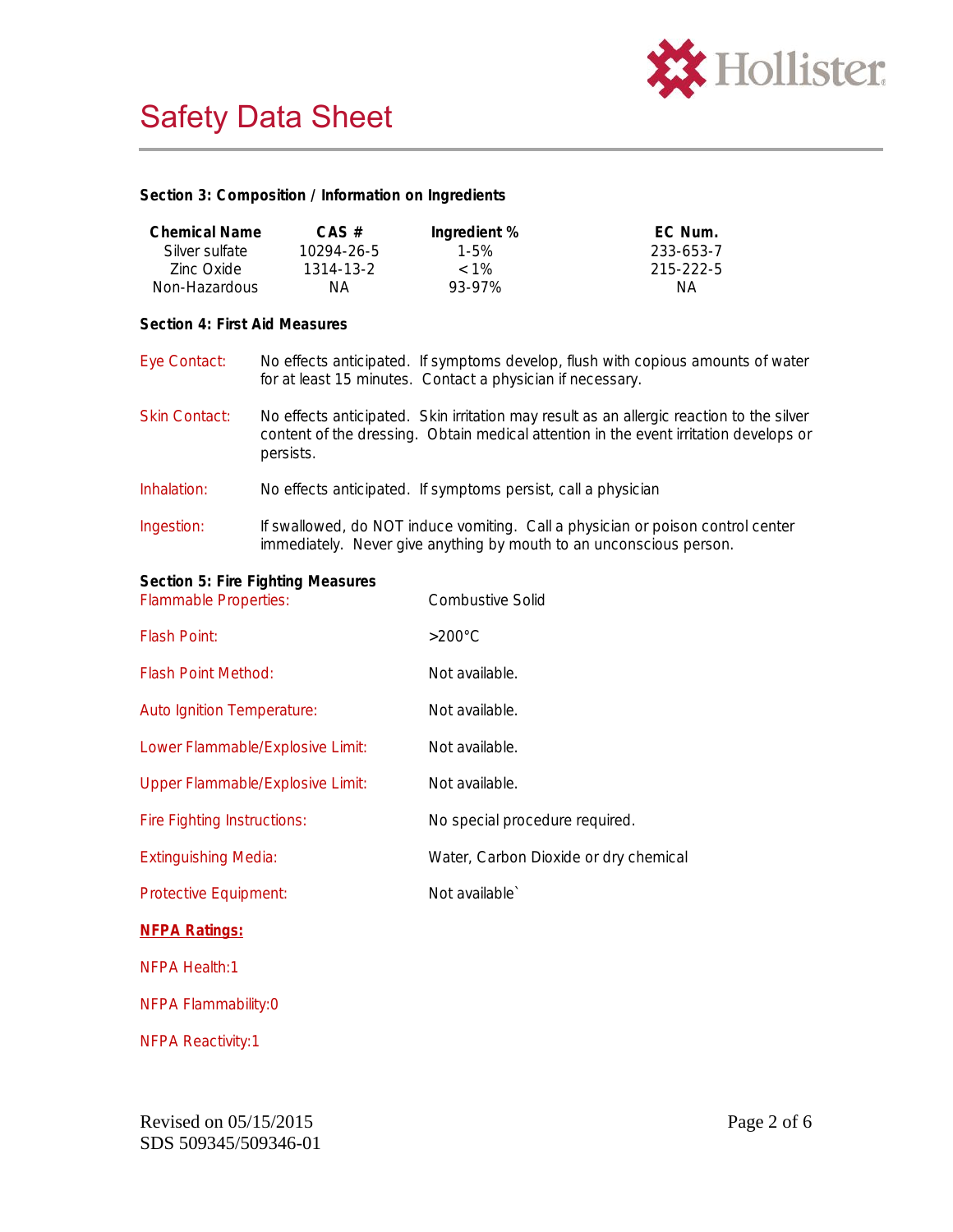

# Safety Data Sheet

**Section 6: Accidental Release Measures**

| <b>Personnel Precautions:</b><br><b>Environmental Precautions:</b> | This product contains silver salts; it is disposed of as hazardous<br>waste according to treatment pathways and local regulations<br>departmental plan for waste disposal.                                                                                                                                                                                                                                                                                                                                                                                                    |  |
|--------------------------------------------------------------------|-------------------------------------------------------------------------------------------------------------------------------------------------------------------------------------------------------------------------------------------------------------------------------------------------------------------------------------------------------------------------------------------------------------------------------------------------------------------------------------------------------------------------------------------------------------------------------|--|
| Methods for containment:                                           | No special procedure required.                                                                                                                                                                                                                                                                                                                                                                                                                                                                                                                                                |  |
| Methods for cleanup:                                               | No special procedure required.                                                                                                                                                                                                                                                                                                                                                                                                                                                                                                                                                |  |
| <b>Other Precautions:</b>                                          | Not applicable                                                                                                                                                                                                                                                                                                                                                                                                                                                                                                                                                                |  |
| Section 7: Handling and Storage                                    |                                                                                                                                                                                                                                                                                                                                                                                                                                                                                                                                                                               |  |
| Handling:                                                          | No special handling procedures required                                                                                                                                                                                                                                                                                                                                                                                                                                                                                                                                       |  |
| Storage:                                                           | Store in a cool, dry environment. Keep away from moisture.<br>Avoid extreme heat and strong oxidizing agents.                                                                                                                                                                                                                                                                                                                                                                                                                                                                 |  |
| <b>Special Handling Procedures:</b>                                | No special handling procedures required                                                                                                                                                                                                                                                                                                                                                                                                                                                                                                                                       |  |
| <b>Hygiene Practices:</b>                                          | Wash thoroughly after handling.                                                                                                                                                                                                                                                                                                                                                                                                                                                                                                                                               |  |
|                                                                    | Section 8: Exposure Controls, Personal Protection - Exposure Guidelines                                                                                                                                                                                                                                                                                                                                                                                                                                                                                                       |  |
| <b>Engineering Controls:</b>                                       | Use appropriate engineering control such as process enclosures,<br>local exhaust ventilation, or other engineering controls to control<br>airborne levels below recommended exposure limits. Good general<br>ventilation should be sufficient to control airborne levels. When such<br>systems are not effective wear suitable personal protective<br>equipment, which performs satisfactorily and meets OSHA or other<br>recognized standards. Consult with local procedures for selection,<br>training, inspection and maintenance of the personal protective<br>equipment. |  |
| <b>Eye/Face Protection:</b>                                        | No special protective equipment required under normal conditions of<br>use.                                                                                                                                                                                                                                                                                                                                                                                                                                                                                                   |  |
| <b>Skin Protection Description:</b>                                | No special protective equipment required under normal conditions of<br>use.                                                                                                                                                                                                                                                                                                                                                                                                                                                                                                   |  |
| <b>Respiratory Protection:</b>                                     | No special protective equipment required under normal conditions of<br>use.                                                                                                                                                                                                                                                                                                                                                                                                                                                                                                   |  |
| <b>PPE Pictograms:</b>                                             | Not applicable                                                                                                                                                                                                                                                                                                                                                                                                                                                                                                                                                                |  |
| Revised on 05/15/2015<br>SDS 509345/509346-01                      | Page 3 of 6                                                                                                                                                                                                                                                                                                                                                                                                                                                                                                                                                                   |  |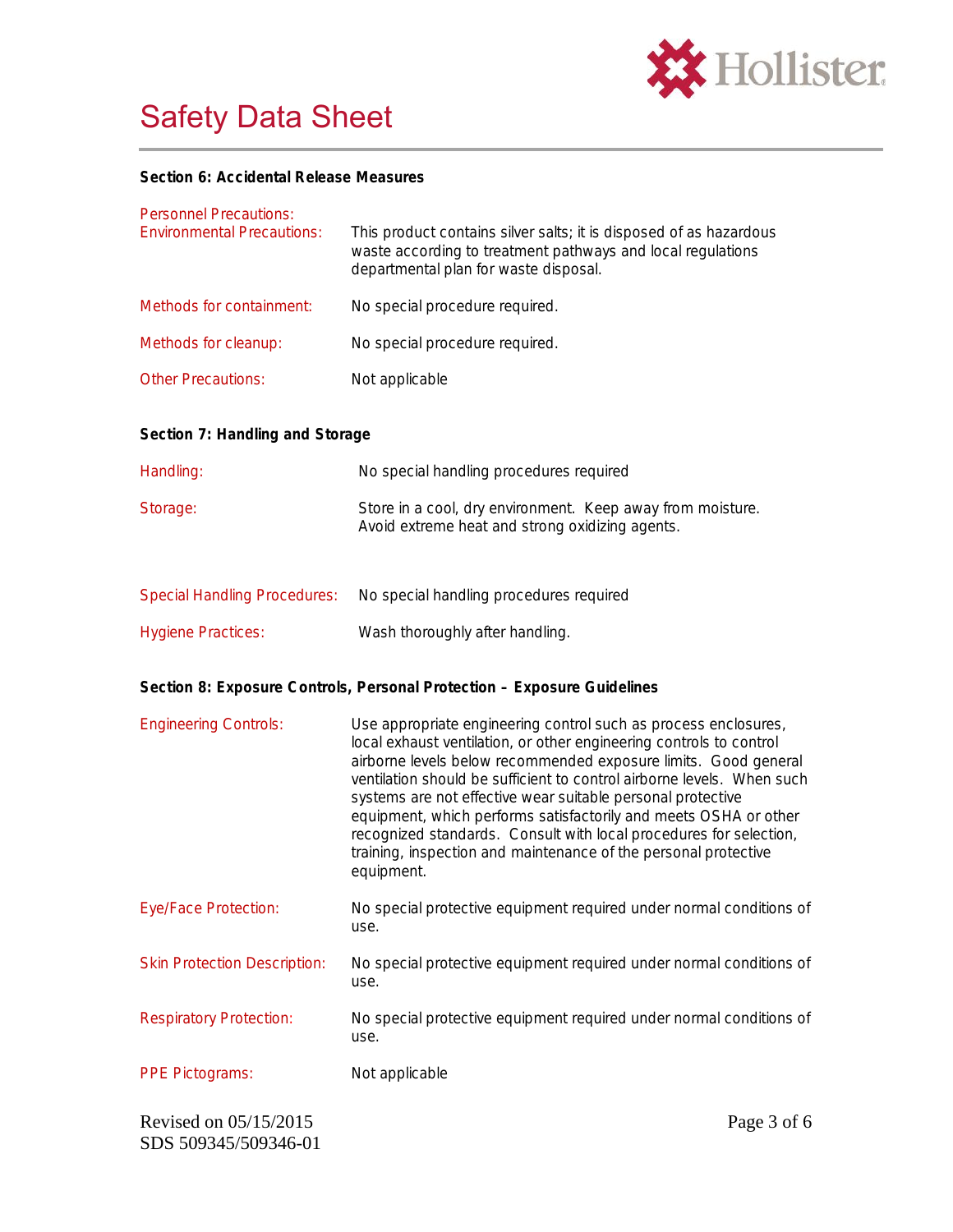



| Section 9: Physical and Chemical Properties |       |
|---------------------------------------------|-------|
| <b>Physical State Appearance:</b>           | Solid |

| Color:                                           | Beige          |
|--------------------------------------------------|----------------|
| Odor:                                            | Not determined |
| <b>Odor Threshold:</b>                           | Not determined |
| <b>Boiling Point:</b>                            | Not determined |
| <b>Melting Point:</b>                            | Not determined |
| <b>Specific Gravity:</b>                         | Not determined |
| Solubility:                                      | Not determined |
| Vapor Density:                                   | Not determined |
| Vapor Pressure:                                  | Not determined |
| <b>Percent Volatile:</b>                         | Not determined |
| <b>Evaporation Rate:</b>                         | Not determined |
| pH:                                              | Not determined |
| <b>Viscosity:</b>                                | Not determined |
| <b>Coefficient of Water/Oil</b><br>Distribution: | Not determined |
| <b>Flash Point:</b>                              | Not determined |
| <b>Flash Point Method:</b>                       | Not determined |
| <b>Auto Ignition Temperature:</b>                | Not determined |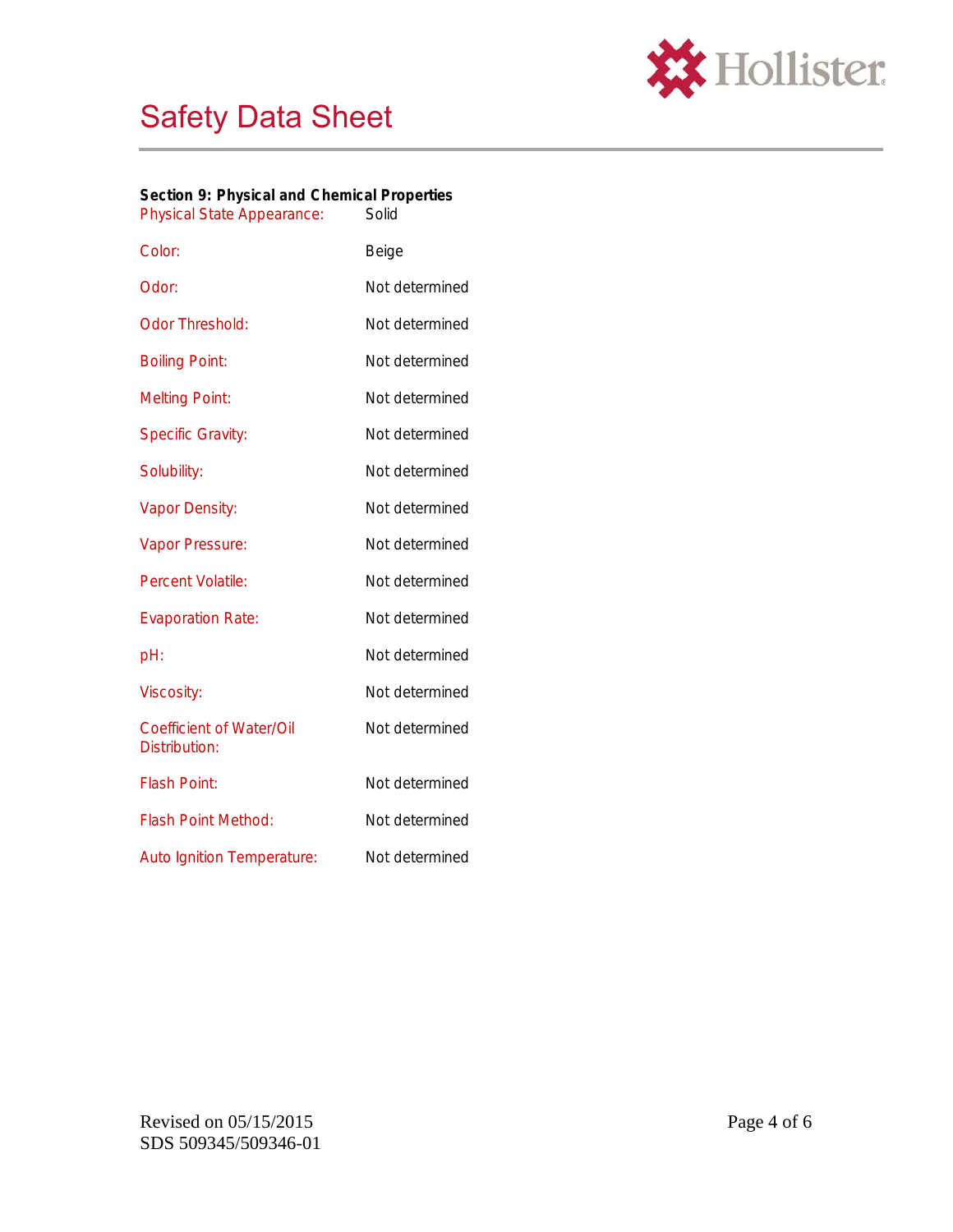

## Safety Data Sheet

#### **Section 10: Stability and Reactivity**

| <b>Chemical Stability:</b>             | Material is stable                                                                           |
|----------------------------------------|----------------------------------------------------------------------------------------------|
| Hazardous Polymerization:              | Not known                                                                                    |
| Conditions to Avoid:                   | Excessive heat and strong oxidizing agents                                                   |
| Incompatible Materials:                | Acetylene, acids, amines, ammonia, hydrazine, metal<br>sulfides, peroxides, strong oxidizers |
| <b>Special Decomposition Products:</b> | $CO_{x}$ , NO <sub>x</sub>                                                                   |

**Section 11: Toxicological Information**

Acute and chronic toxic reactions are not anticipated as a result of use following package instructions.

| Section 12: Ecological Information |               |
|------------------------------------|---------------|
| Ecotoxicity:                       | Not available |
| Biodegradation:                    | Not available |

### **Section 13: Disposal Considerations**

Waste Disposal: This product contains silver salts; It is disposed of as hazardous waste according to appropriate treatment pathways and local regulations departmental plan for waste disposal. Could be classified according to Appendix of article R-541-8 of the French Environmental Code in 07 05 13\*: solid wastes containing dangerous substances

**Section 14: Transport Information** DOT Shipping Name: Not Restricted

- DOT UN Number: Not applicable
- DOT Hazard Class: Not applicable
- DOT Packing Group: Not applicable

Notes: The data provided in this section is for information only. Please apply the appropriate regulations to properly classify your shipment.

**Section 15: Regulatory Information** TSCA Inventory Status: All the constituents of this product are TSCA listed or exempt from listing.

Revised on  $05/15/2015$  Page 5 of 6 SDS 509345/509346-01 SARA This product does not contain any chemicals which are subject to the